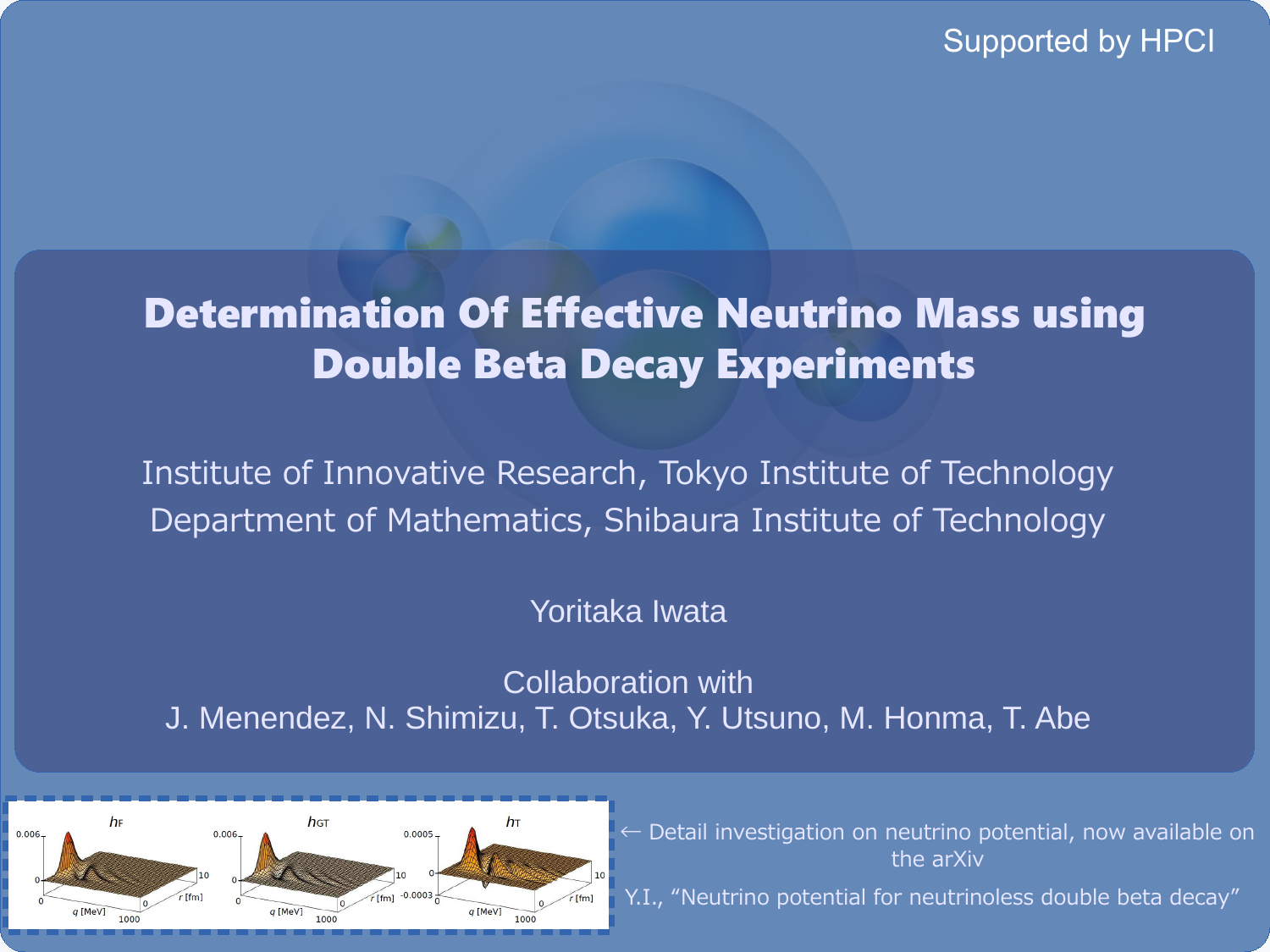#### *<sup>Z</sup>* <sup>48</sup>Ti Double beta decay of <sup>48</sup>Ca <sup>48</sup>Sc  $^{48}Ca$ Double Beta Decay Beta decay *N* ニュートリノがマヨラナ粒子でない場合 ニュートリノがマヨラナ粒子の場合 電子(e) 中性子 (N) 陽子(P) 反ニュートリノ(v) 反ニュートリノ (v) Proton ニュートリノ(v) **Neutron Electron** ゼロニュートリノモード:  $\frac{N \rightarrow P + e^+ \bar{v}}{N + v \rightarrow P + e^+} (\bar{v} = v)$  Anti-neutrino 2 ニュートリノモード: 2N→2P+2e+2v From "Monthly JICFuS" on the web **Two modes associated with double beta decay**

**Neutrino emission mode** 

 $\blacklozenge$  **Neutrinoless mode** (only if  $v_e = v_e$ )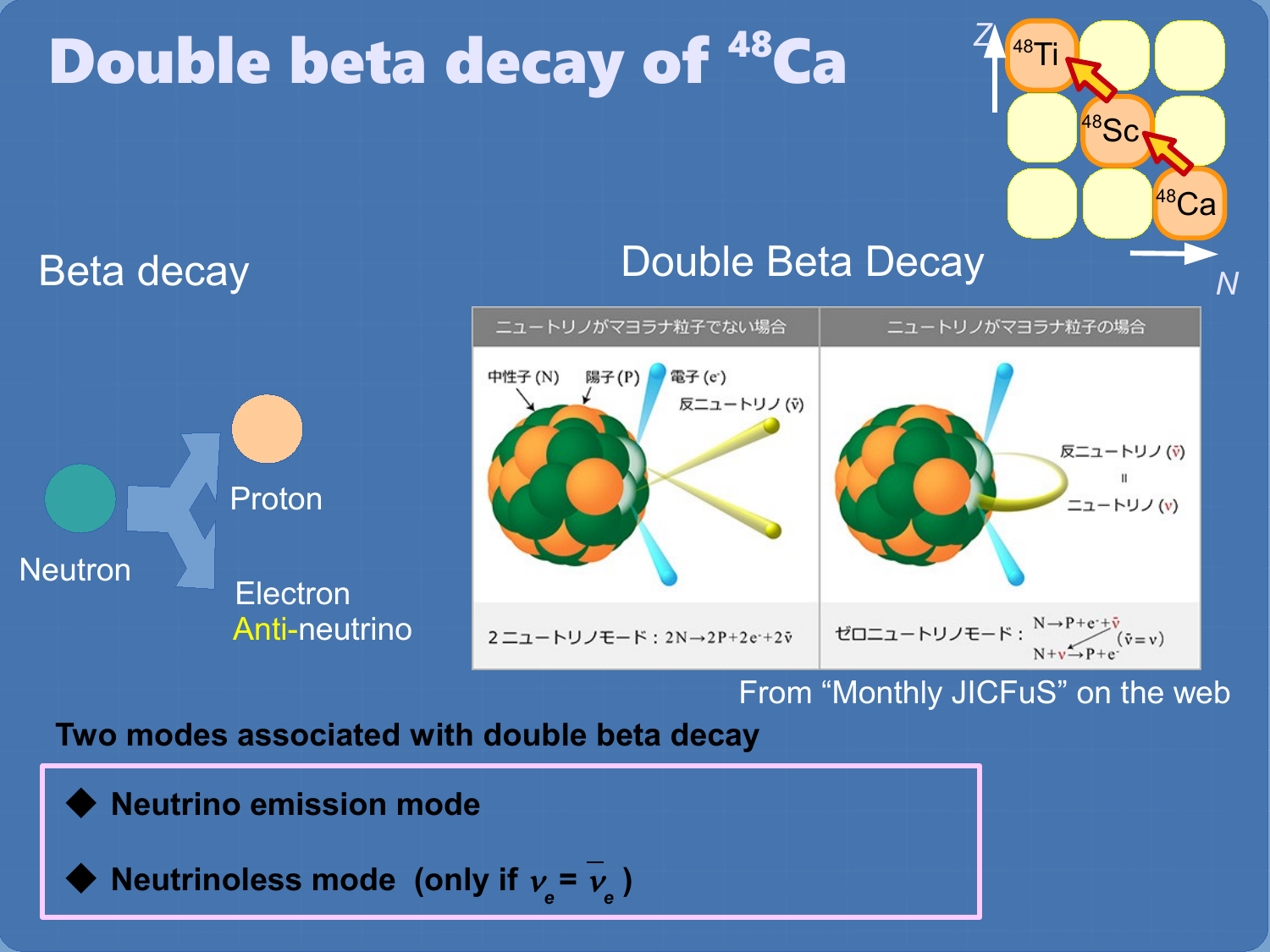### Majorana particle or not? Effective neutrino mass? Nuclear matrix element (NME)

Neutrinoless double beta decay



lepton number violation (beyond the standard model) Relation between neutrino mass and decay half life:



### Nuclear Matrix element under the closure approx.

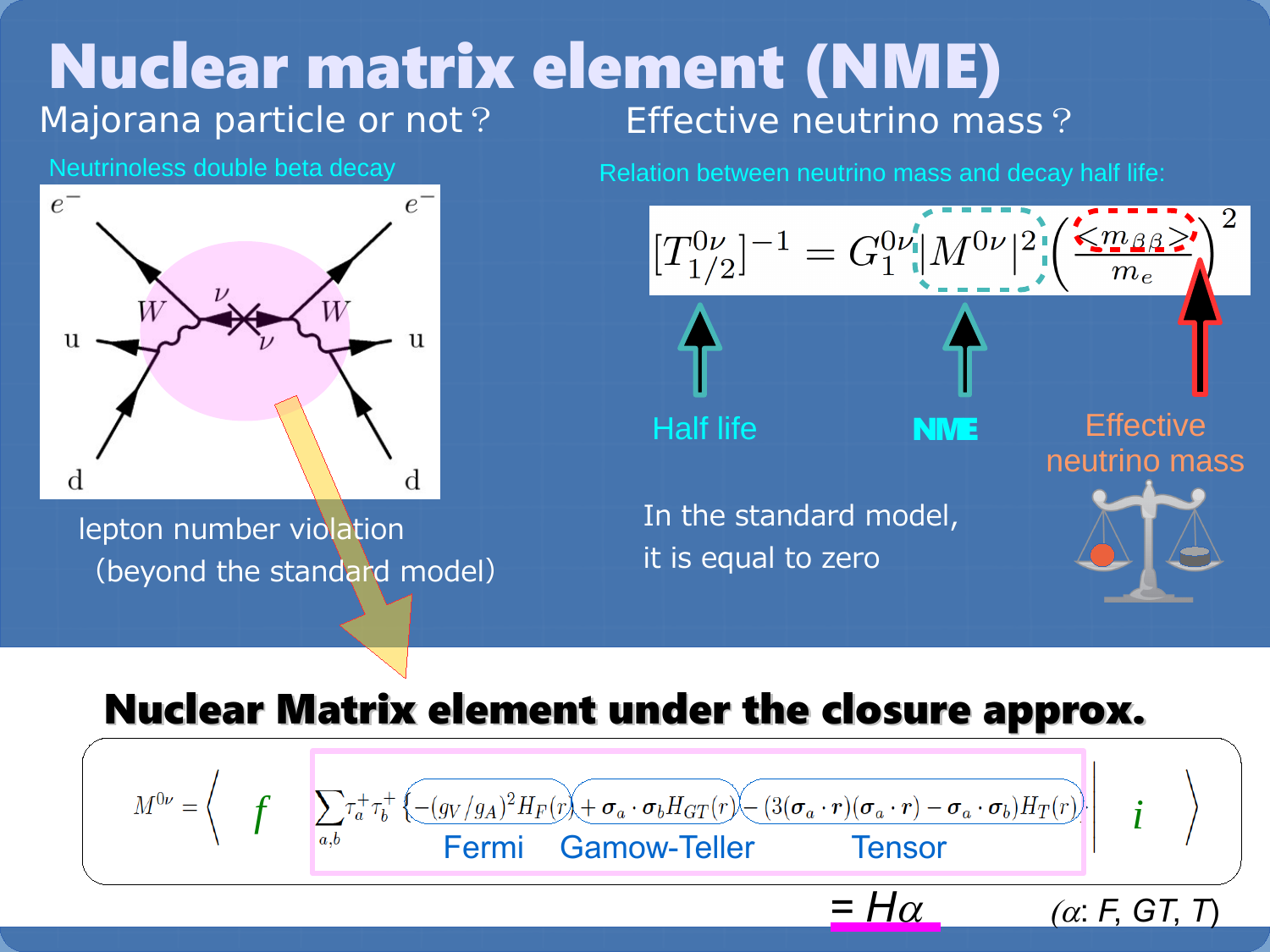### Neutrino potential under closure approx. is calculated within the precision of "0.0010 [MeV fm]. Precise calculation NME component: Neutrino potential

provided by "MAXIMA"





In the following  $\leq F$  = 0.50 MeV, suggested by calc. w/o the closure approximation. Senkov-Horoi-Brown PRC (2013)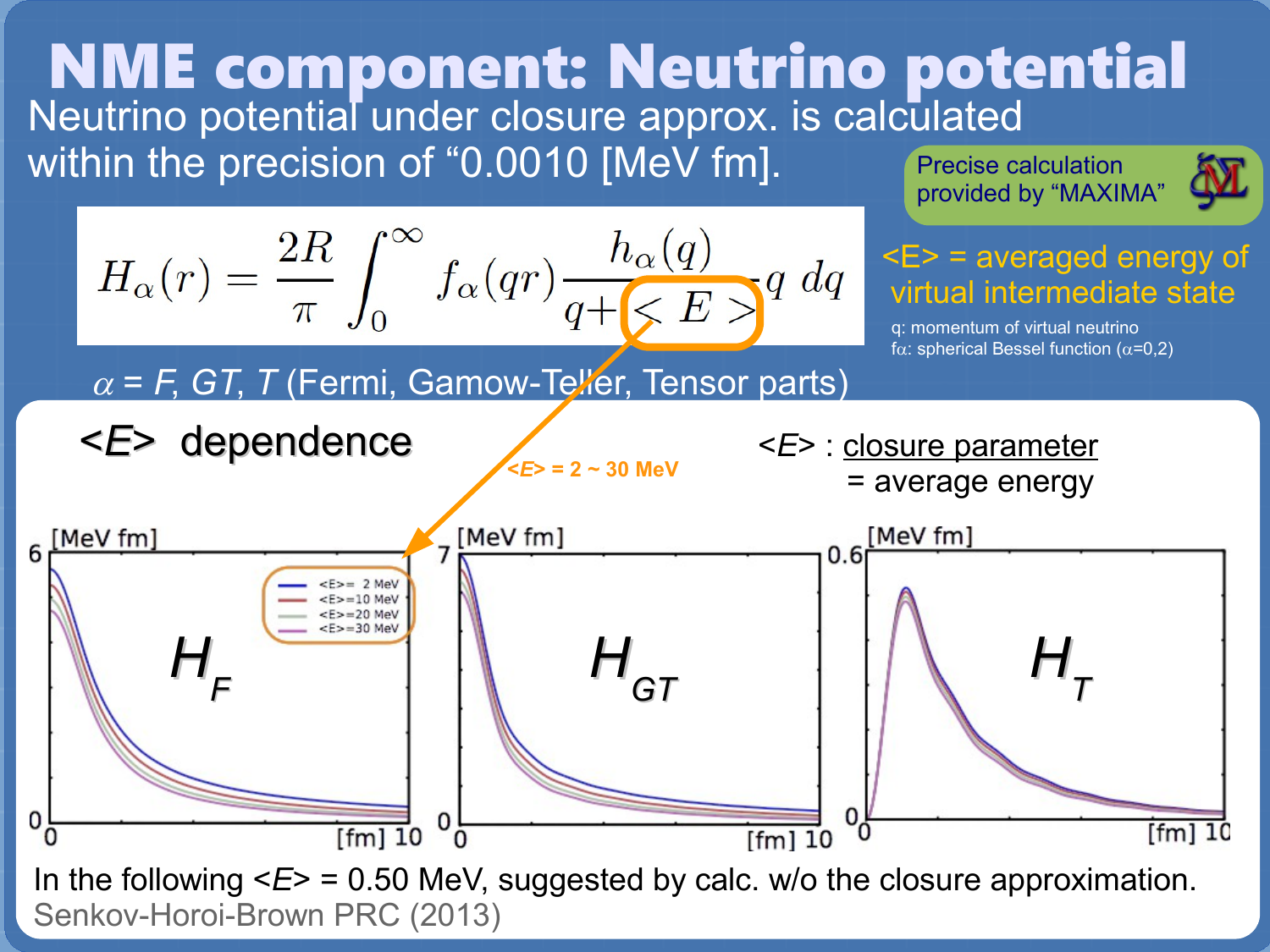# NME component: Initial/final state

Y.I.-Shimizu-Otsuka-Utsuno-Menendez-Honma-Abe, Phys. Rev. Lett. 116 (2016) 112502 Large-scale shell model analysis on nuclear matrix element

$$
M^{0\nu} = \left\langle \int \int \left| \sum_{a,b} \tau_a^+ \tau_b^+ \left\{ -(g_V/g_A)^2 H_F(r) + \boldsymbol{\sigma}_a \cdot \boldsymbol{\sigma}_b H_{GT}(r) - (3(\boldsymbol{\sigma}_a \cdot \boldsymbol{r})(\boldsymbol{\sigma}_a \cdot \boldsymbol{r}) - \boldsymbol{\sigma}_a \cdot \boldsymbol{\sigma}_b) H_T(r) \right\} \right| \boldsymbol{\dot{I}}
$$



Inclusion rate of 2nd major shell components:

<sup>48</sup>Ca (22%), <sup>48</sup>Ti (33%) *sd* **+** *pf* 

<sup>48</sup>Ca (~2%), <sup>48</sup>Ti(~2%) *pf* **+** *sdg*

This result shows that

It should be necessary to take into account *sd* shell

In case of  $sd + pf$  ...

$$
^{43}\text{Ca} \rightarrow {}^{43}\text{Ti}
$$

 $48$ Ca (p,n) = (20, 28) = (20+0, 20+8) = (8+12, 8+20) <sup>48</sup>Ti (p,n) = (22, 26) = (20+2, 20+6) = (8+14, 8+18) 1shell  $||+1$  shell  $<$ 10 $<sup>6</sup>$  dim</sup> dim  $\sim 10^9$  dim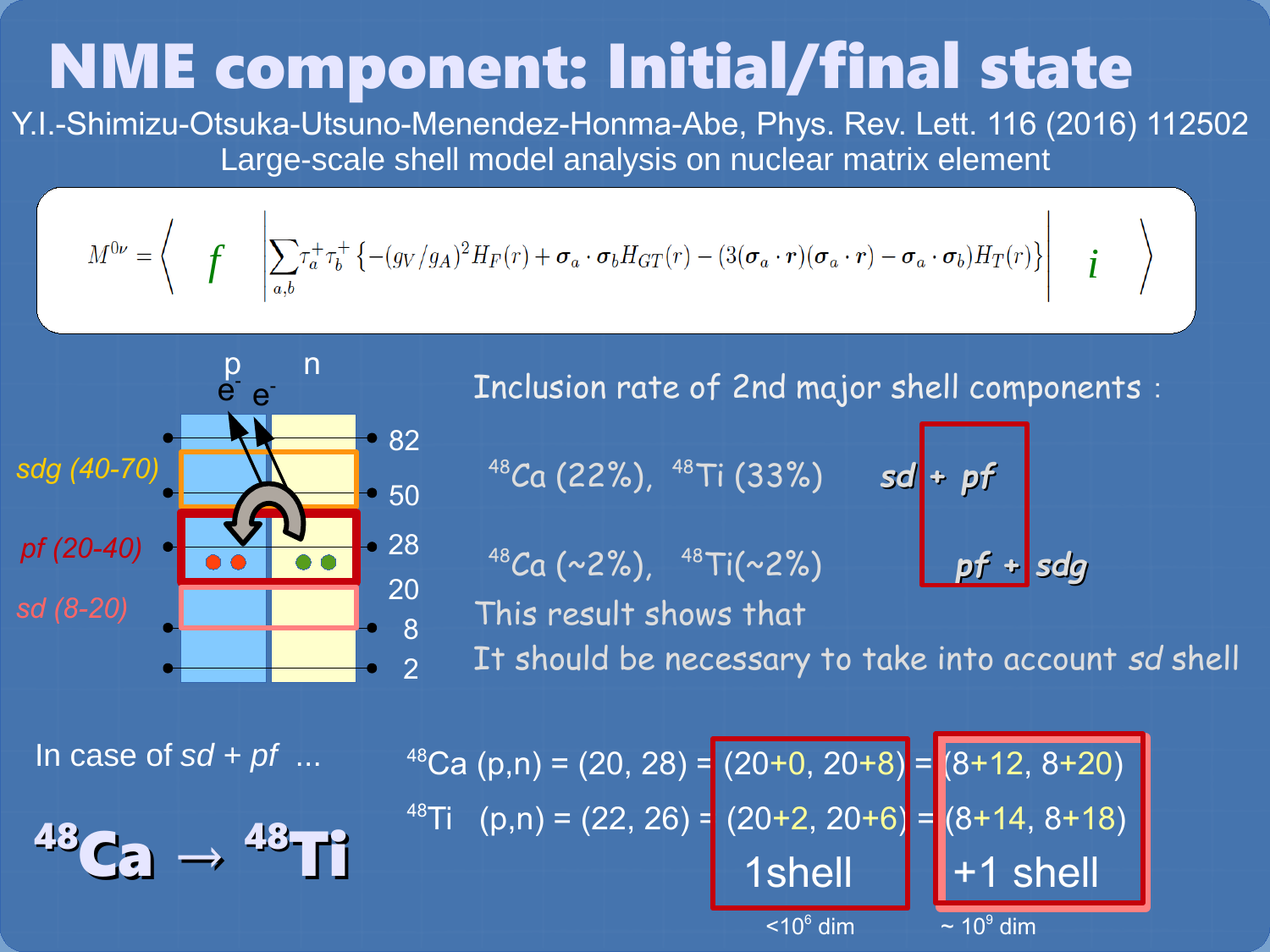# Neutrinos of ordinary type

Y.I.-Shimizu-Otsuka-Utsuno-Menendez-Honma-Abe, Phys. Rev. Lett. 116 (2016) 112502 Large-scale shell model analysis on nuclear matrix element

$$
M^{0\nu} = \begin{pmatrix} \mathbf{f} & \left| \sum_{a,b} \tau_a^+ \tau_b^+ \left\{ -(g_V/g_A)^2 H_F(r) + \boldsymbol{\sigma}_a \cdot \boldsymbol{\sigma}_b H_{GT}(r) - (3(\boldsymbol{\sigma}_a \cdot \boldsymbol{r})(\boldsymbol{\sigma}_a \cdot \boldsymbol{r}) - \boldsymbol{\sigma}_a \cdot \boldsymbol{\sigma}_b) H_T(r) \right\} \right| & \boldsymbol{i}
$$



Inclusion rate of 2nd major shell components:

<sup>48</sup>Ca (22%), <sup>48</sup>Ti (33%) *sd* **+** *pf* 

<sup>48</sup>Ca (~2%), <sup>48</sup>Ti(~2%)

This result shows that

It should be necessary to take into account *sd* shell

 $M^{0\nu}$  (1 shell) 0.833  $0v$ 

*M*

 $(2 \;$ shells)  $\; 1.118$ 

34.2 % increased

Due to  $(1/1.34)^2 \sim 0.56$ , it means that the half-life is almost halved for the same neutrino mass.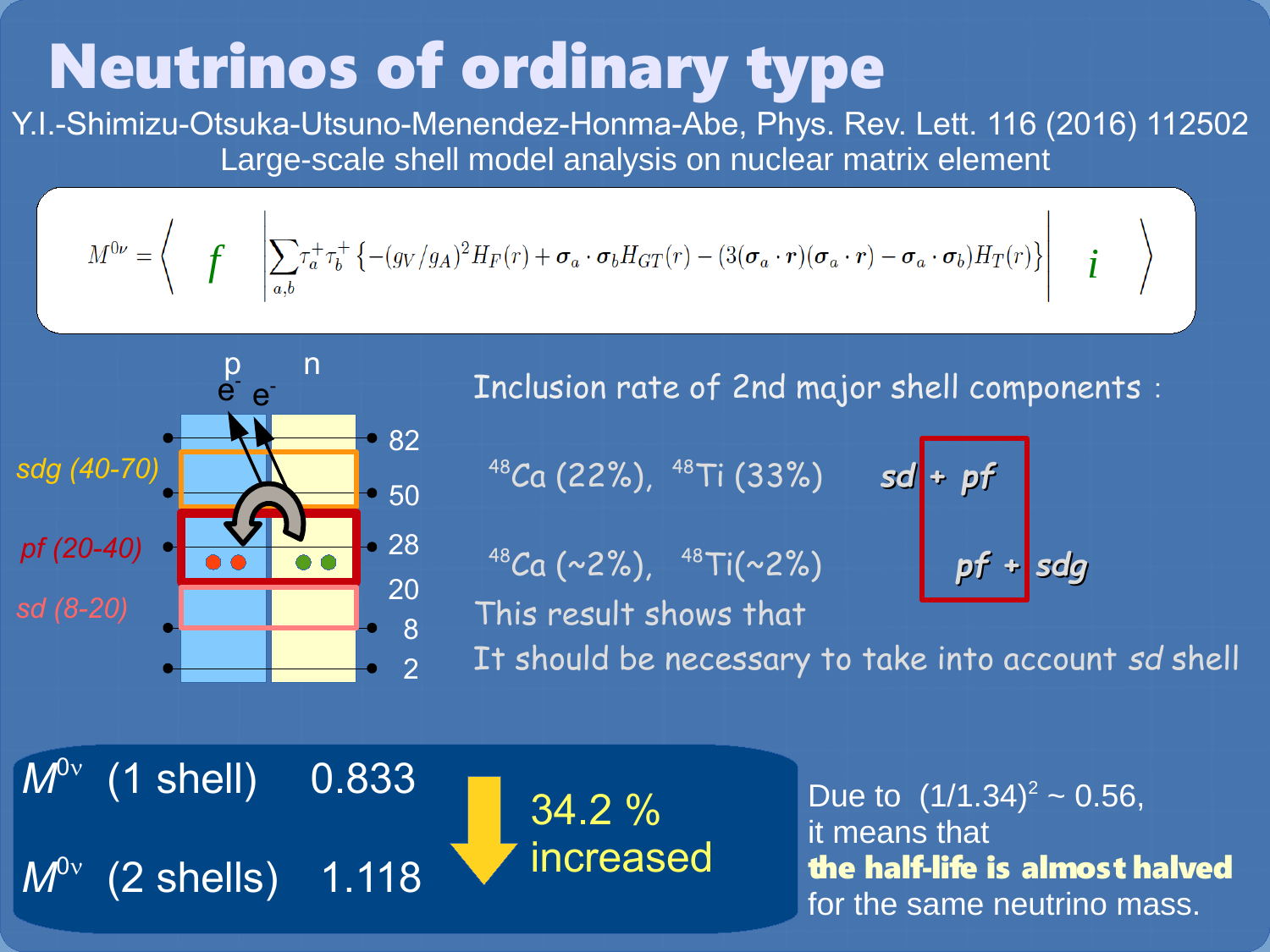# Energy spectra, as a test of the nuclear structure calculation

As an evidence of good description,

the energy spectra made by **SDPFMU-db** is compared to the experiment; SDPFMU-db is an effective interaction made for 2 major shell description.

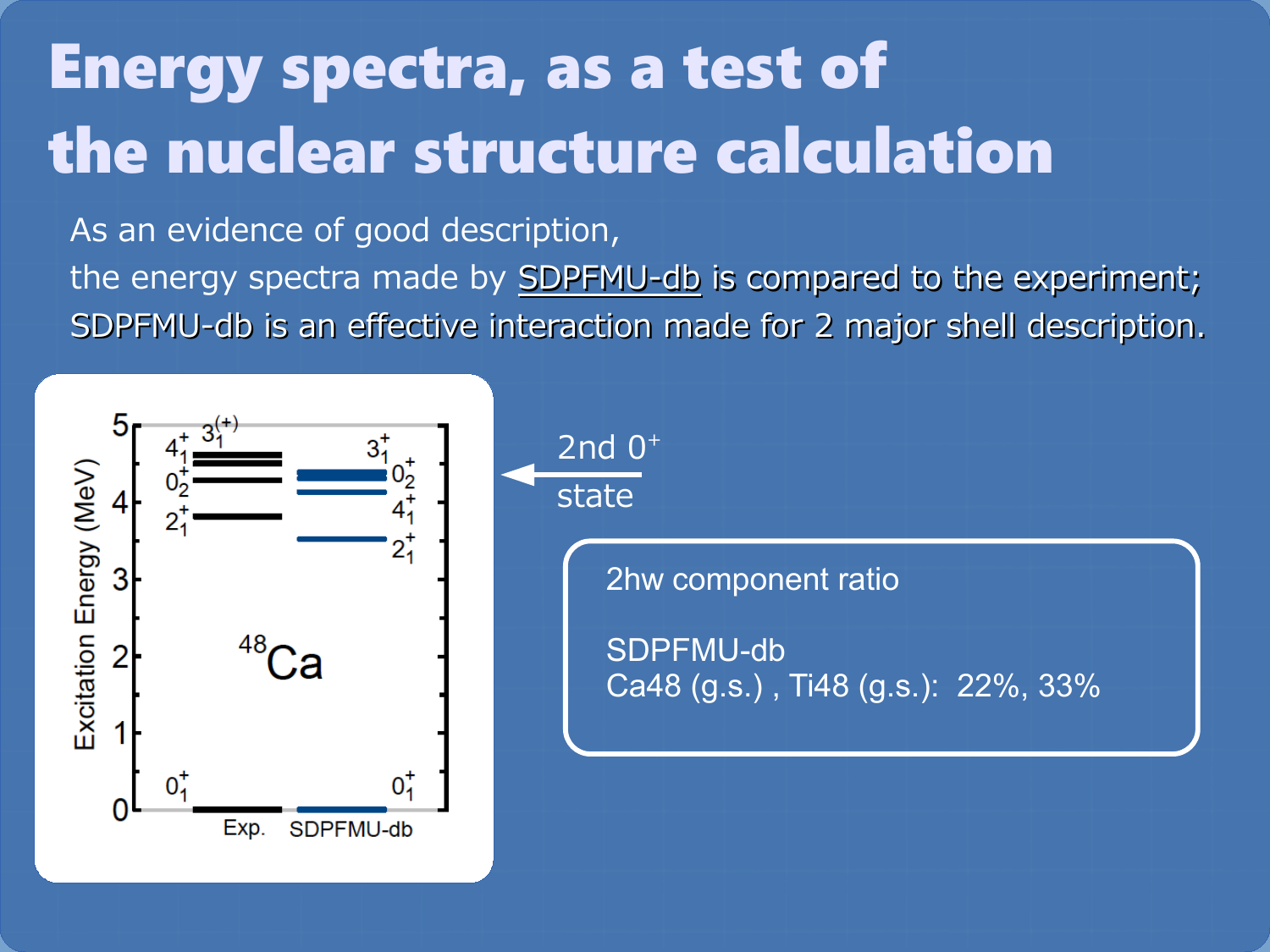# Summary: NME for 0vßß of <sup>48</sup>Ca

Comparison of neutrinoless double beta decay NME (with ranges)



Y.I.-Shimizu-Otsuka-Utsuno-Menendez-Honma-Abe, Phys. Rev. Lett. 116 (2016) 112502 Large-scale shell model analysis on nuclear matrix element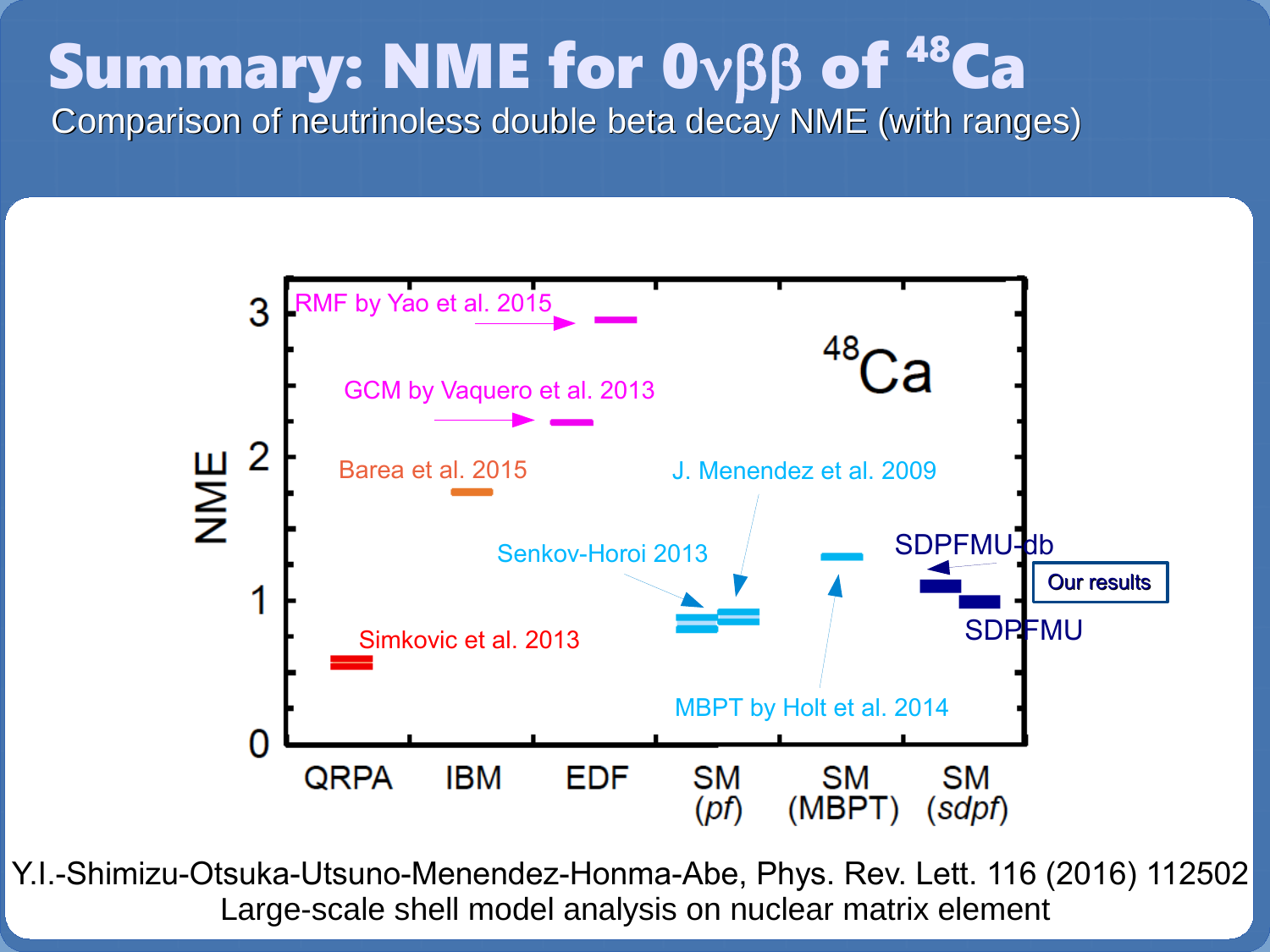### Constraint on the neutrino mass

$$
\left\langle m_{\nu}\right\rangle =\sqrt{\tfrac{m_{e}^{2}}{|M^{0\nu}|^{2}G^{0\nu}}\left[T_{1/2}^{0\nu}\left(0_{i}^{+}\rightarrow0_{f}^{+}\right)\right]^{-1}}
$$

#### Constants:

 $G^{0\nu}$  = 1.27<sup>4</sup>×0.2989×10<sup>-15</sup> y<sup>-1</sup> (for Ca48, Kotila-Iachello, PRC 2012)  $m_e^{}$  = 5.110×10<sup>5</sup> eV  $T^{0\nu}$  > 5.8  $\times$  10<sup>22</sup> y (ELEGANT IV, 2008)

Increase of the nuclear matrix element (NME) makes the experiment sensitive to smaller neutrino masses (for the same half-life).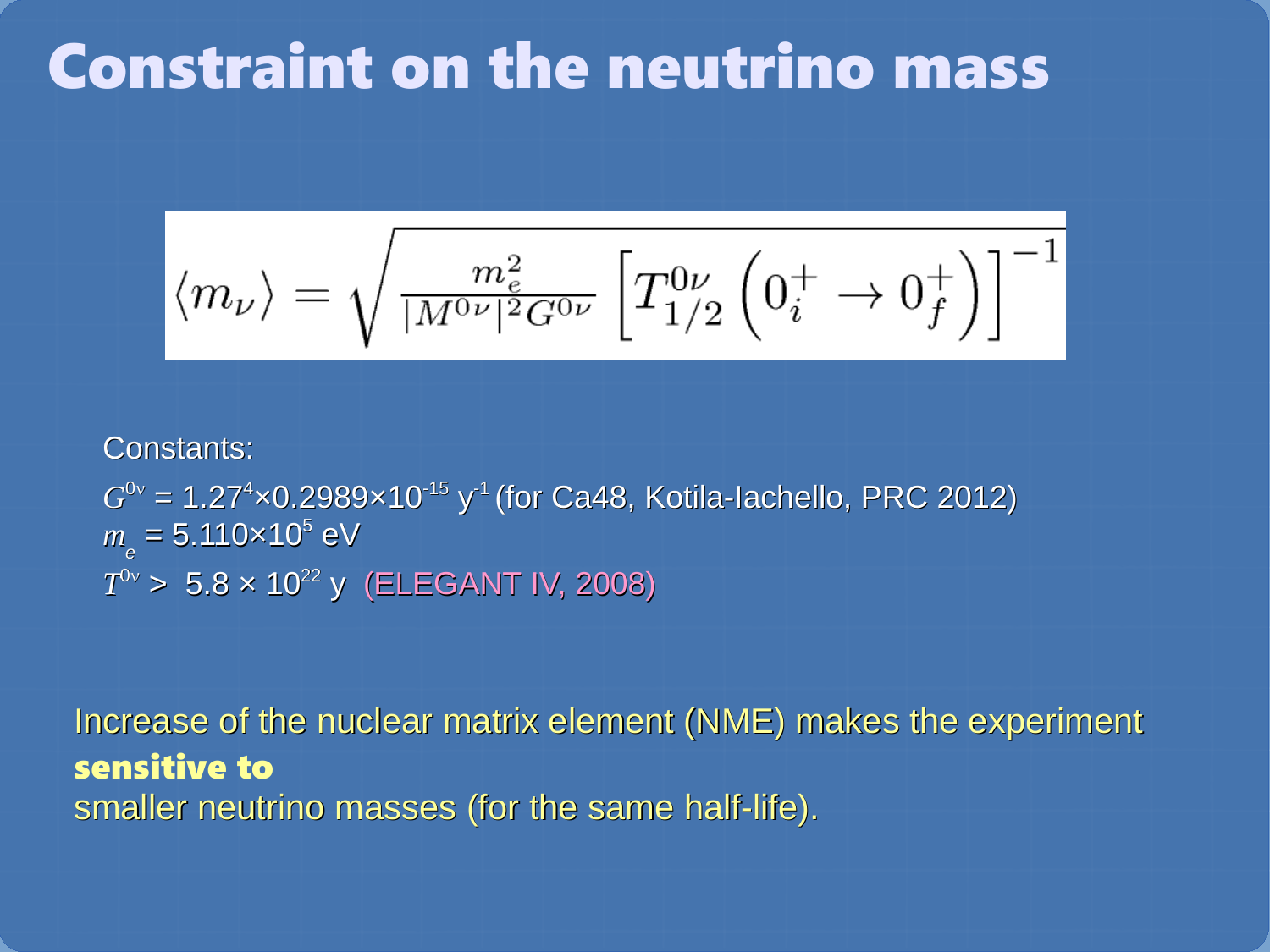## Constraint on the neutrino mass

$$
\left\langle m_{\nu}\right\rangle =\sqrt{\tfrac{m_{e}^{2}}{|M^{0\nu}|^{2}G^{0\nu}}\left[T_{1/2}^{0\nu}\left(0_{i}^{+}\rightarrow0_{f}^{+}\right)\right]^{-1}}
$$

#### Constants:

 $G^{0\nu}$  = 1.27<sup>4</sup>×0.2989×10<sup>-15</sup> y<sup>-1</sup> (for Ca48, Kotila-Iachello, PRC 2012)  $m$ <sub>e</sub> = 5.110×10<sup>5</sup> eV  $T^{0\nu}$  > 5.8  $\times$  10<sup>22</sup> y (ELEGANT IV, 2008) 10.1 eV (old)

(new)

Upper limit for the effective mass:



The latest value using <sup>48</sup>Ca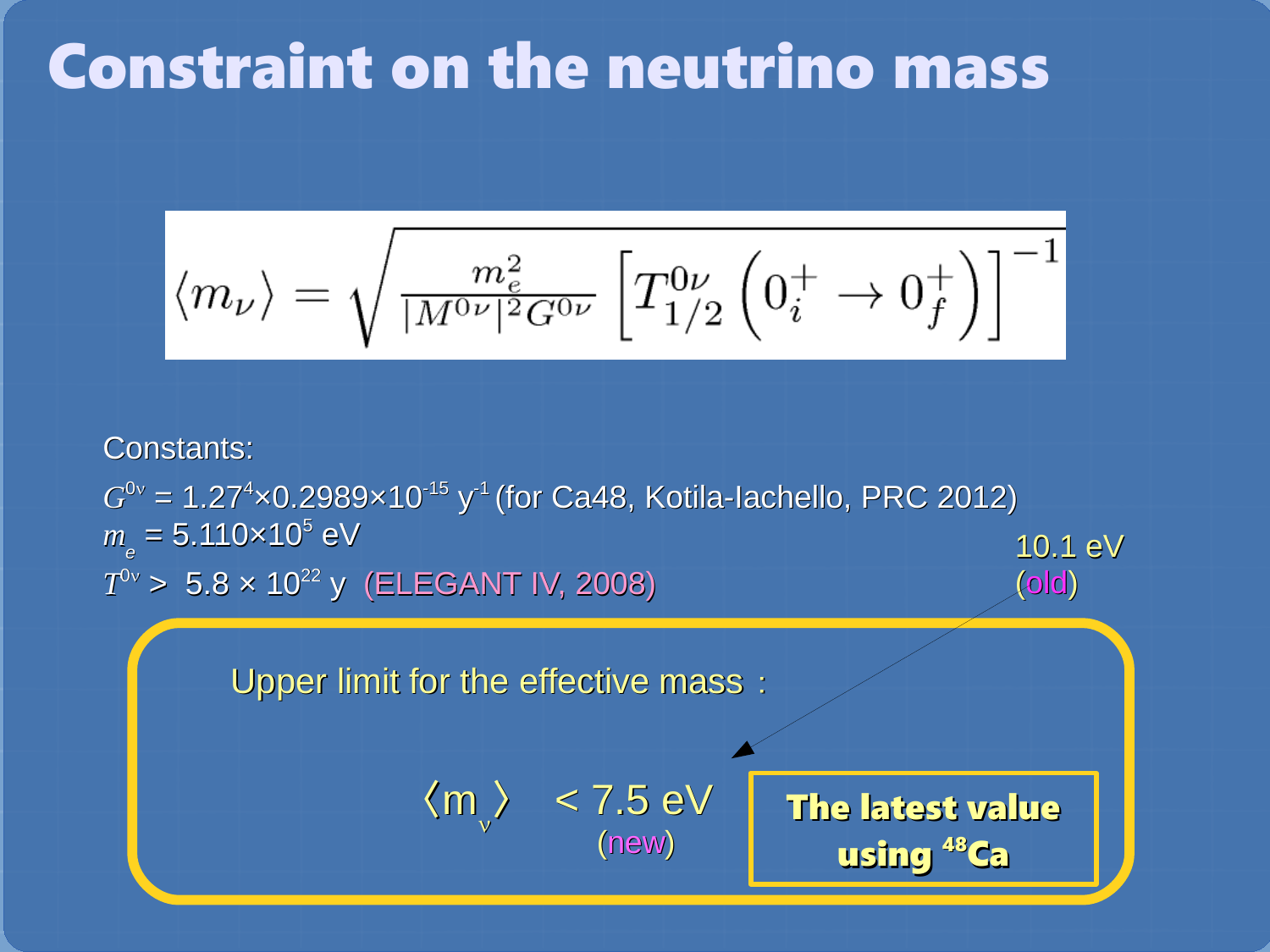#### 10.1 eV (old) Constraint on the neutrino mass

Upper limit for the effective mass:

$$
\langle m_{\text{v}} \rangle \quad < 7.5 \text{ eV} \quad \text{The latest value} \quad \text{using }^{48}\text{Ca}
$$

 $\langle m_{\nu} \rangle = \sqrt{\frac{m_e^2}{|M^{0\nu}|^2 G^{0\nu}}}\left[T_{1/2}^{0\nu}\left(0^+_i \to 0^+_f\right)\right]^{-1}$ 

 $T^{0\nu}$  > 5.8  $\times$  10<sup>22</sup> y (ELEGANT IV, 2008)

If this value becomes more precise, the predicted mass becomes smaller.

As a reference, in case of  $136$ Xe

*T* 0n > 1.9 × 10<sup>25</sup> y (Kamland-ZEN, 2013)

using <sup>48</sup>Ca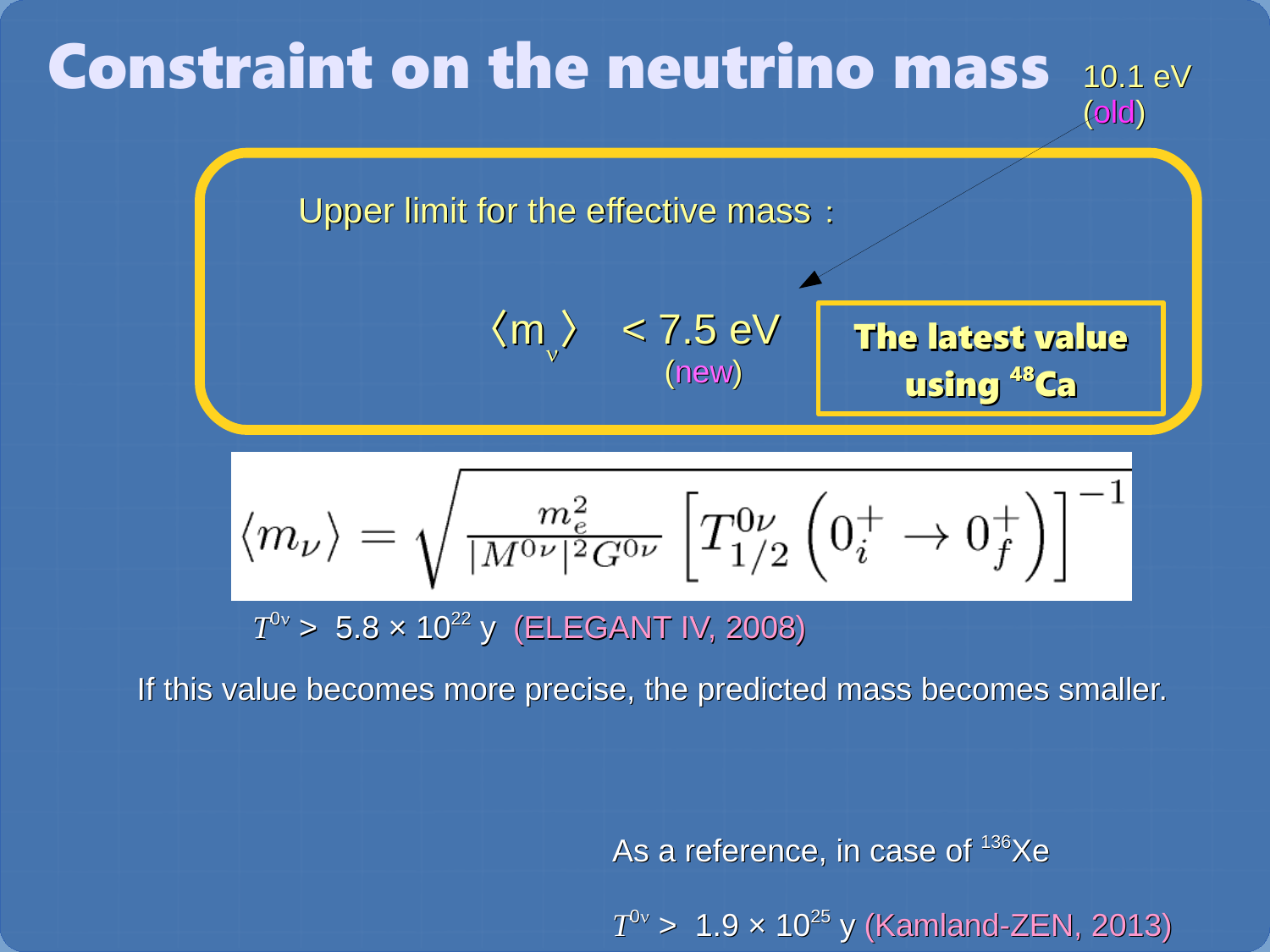# Sterile neutrino

 ${\mathsf V}$ e



# There are several possibilities: is it a right-handed neutrino? is it classified to the 4th generation?

Ordinary neutrino (3 generations)

 $\mathbf{V}$ 

Neutrino oscillations

 $\mu$ 

**Generation** 

 $\boldsymbol{\mathsf{V}}$ 

iv

Fact implying the existence of sterile neutrino:

\_ LSND experiment (and also MiniBooNe experiment)

\_ WMAP experiment … number of neutrino generation as 4.3.

 $\mathbf{V}$ t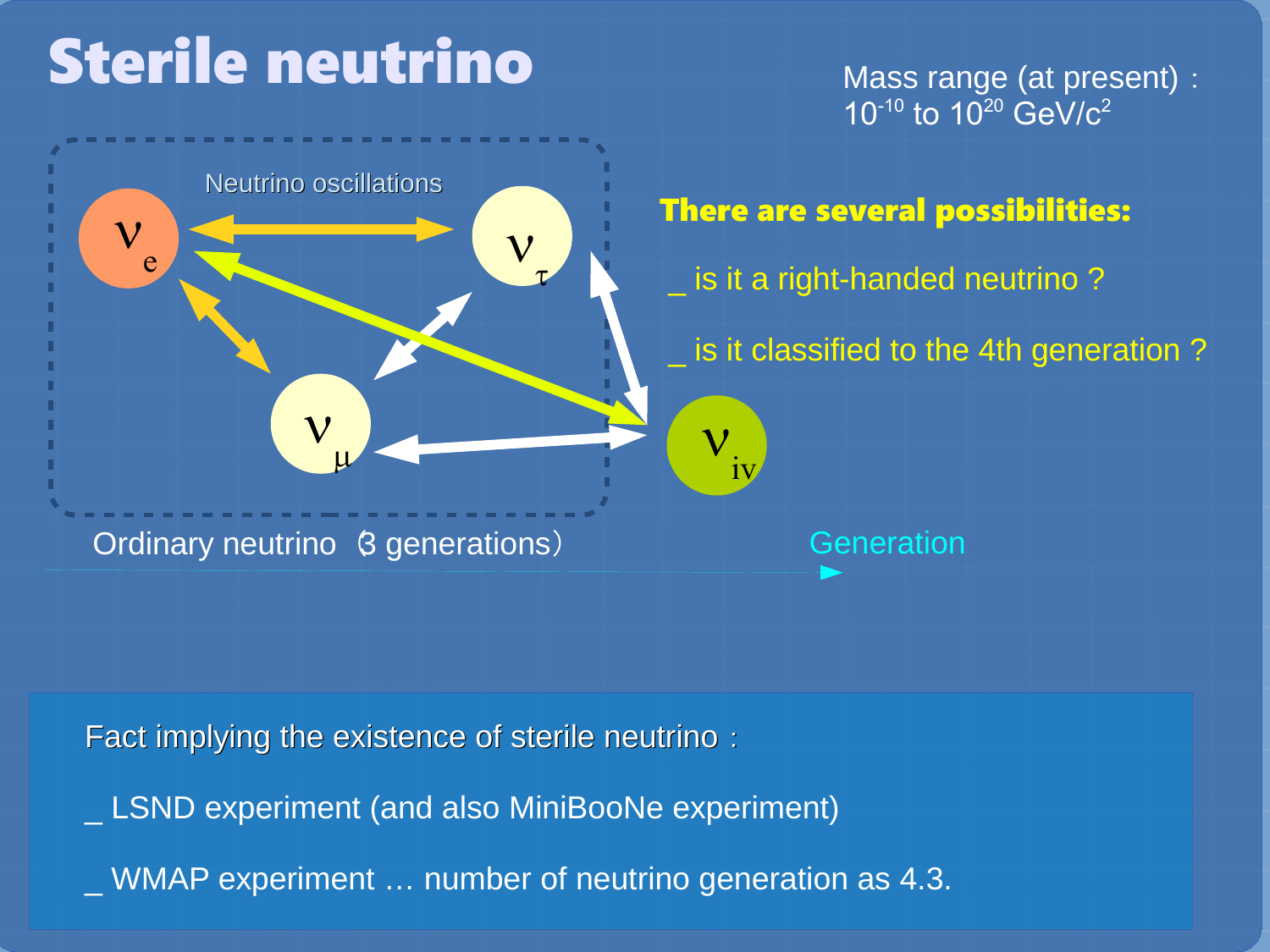## Sterile neutrino

Under assuming the following form ( assuming nonzero sterile neutrino mass), the NME value is calculated.

$$
\left[T_{1/2}^{0\nu}\left(0_{i}^{+}\to0_{f}^{+}\right)\right]^{-1}=G^{0\nu}\left\{\stackrel{\left[-\frac{1}{2}\right]}{\left|M^{0\nu}\right|^{2}}\left(\frac{\langle m_{\nu}\rangle}{m_{e}}\right)^{2}+\stackrel{\left[-\frac{1}{2}\right]}{\left|M^{0N}\right|^{2}}\langle\eta_{N}\rangle^{2}\right\}
$$

ordinary neutrino

Sterile neutrino

Refs. Vergados-Ejiri-Simikovic Rep Prog Phys (2012), Horoi PRC (2013)

View View Points Points

1) The value of NME depends on the sterile neutrino mass.

2) Sterile neutrino mass appears in the representation.



These two effect can enhance or cancel with each other.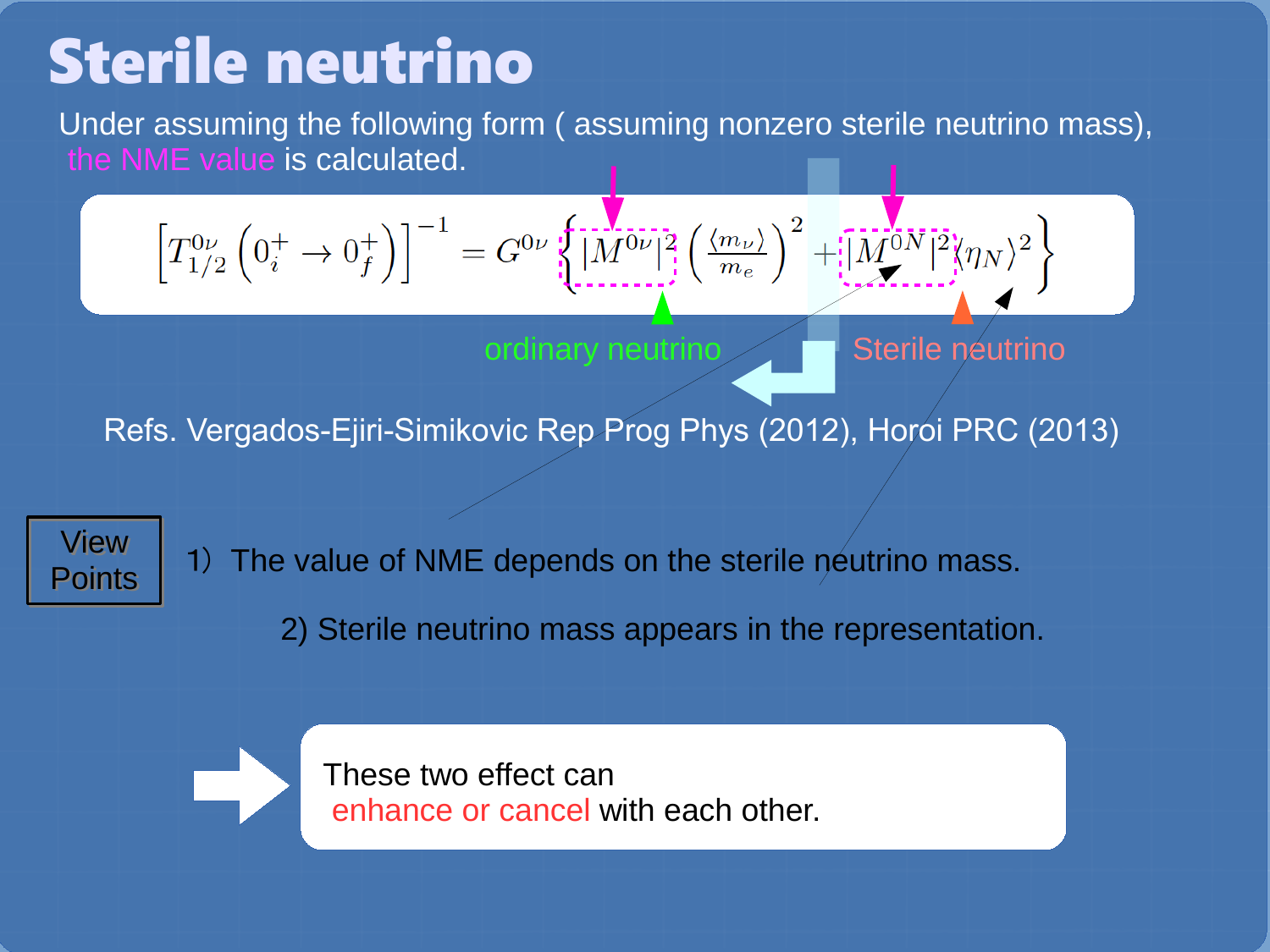# Result: sterile neutrino

### Neutrino potential (in general form)

$$
H_{\alpha}(r) = \frac{2R}{\pi} \int_0^{\infty} \frac{f_{\alpha}(qr) h_{\alpha}(q) q^2}{\sqrt{q^2 + m_{\nu}^2} (\sqrt{q^2 + m_{\nu}^2} + \langle E \rangle)} dq
$$
  
Massless limit  

$$
\frac{2R}{\pi} \int_0^{\infty} f_{\alpha}(qr) \frac{h_{\alpha}(q)}{q + \langle E \rangle} q dq
$$

$$
\frac{1}{m_{\nu}^2} \frac{2R}{\pi} \int_0^{\infty} f_{\alpha}(qr) h_{\alpha}(q) q^2 dq
$$

### Ordinary neutrino (massless limit)

| $M^{0\nu}$ (1 major)                | 0.833 | 34.2 %    |
|-------------------------------------|-------|-----------|
| $M^{0\nu}$ (2 major)                | 1.118 | increased |
| Sterile neutrino (heavy mass limit) |       |           |
| $M^{0N}$ (1 major)                  | 81.58 | 48.0 %    |
| $M^{0N}$ (2 major)                  | 120.7 | increased |

Consider "heavy mass limit" as an initialization of our research

### **Simkovic unit**

$$
M_{II}^{\ \ l} \left( \, m_{e}^{\ \ m}_{p} \, \right) :
$$

$$
m_e
$$
 = 0.510999 MeV

$$
m_{p} = 938.2723 \text{ MeV}
$$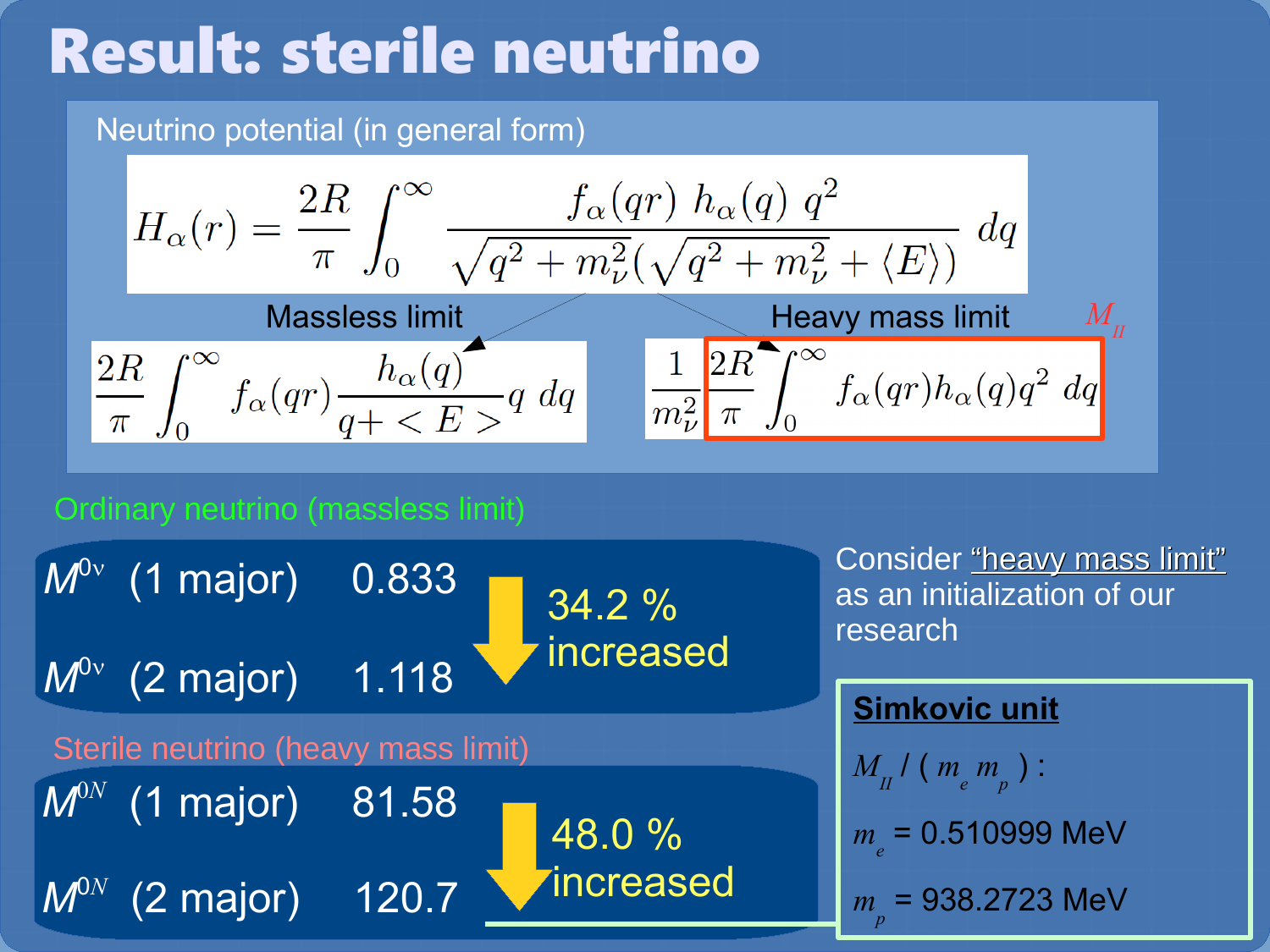## Impact of sterile neutrino

Two unknown variables

| $T_{1/2}^{0\nu} (0_i^+ \rightarrow 0_f^+)$                                | $x$                                                                                                                                                                                     | $y$ |
|---------------------------------------------------------------------------|-----------------------------------------------------------------------------------------------------------------------------------------------------------------------------------------|-----|
| $T_{1/2}^{0\nu} (0_i^+ \rightarrow 0_f^+)$                                | $1 - G^{0\nu} \left\{  M^{0\nu} ^2 \left( \frac{\langle m_\nu \rangle}{m_e} \right)^2 +  M^{0N} ^2 \left( \frac{\langle \eta_N \rangle^2}{\langle \eta_N \rangle^2} \right)^2 \right\}$ |     |
| $\eta_v$ : effective mass of sterile neutrino (relative to electron mass) |                                                                                                                                                                                         |     |
| $30\%$                                                                    | 119%                                                                                                                                                                                    |     |
| $119\%$                                                                   | increased (reasured)                                                                                                                                                                    |     |
| $50\%$                                                                    | 119%                                                                                                                                                                                    |     |
| $60\%$                                                                    | 119%                                                                                                                                                                                    |     |
| $70\%$                                                                    | 119%                                                                                                                                                                                    |     |
| $80\%$                                                                    | 119%                                                                                                                                                                                    |     |
| $100\%$                                                                   | 110%                                                                                                                                                                                    |     |
| $110\%$                                                                   | 110%                                                                                                                                                                                    |     |

#### If sterile neutrino exists, If eterile neutrino et

The balance between  $1^{st}$  term and  $2^{nd}$  term of r.h.s. is dependent on the masses.

By means of precise NME values, the possibility of the existence of heavy sterile neutrino is suggested to be determined by the half life measurement.